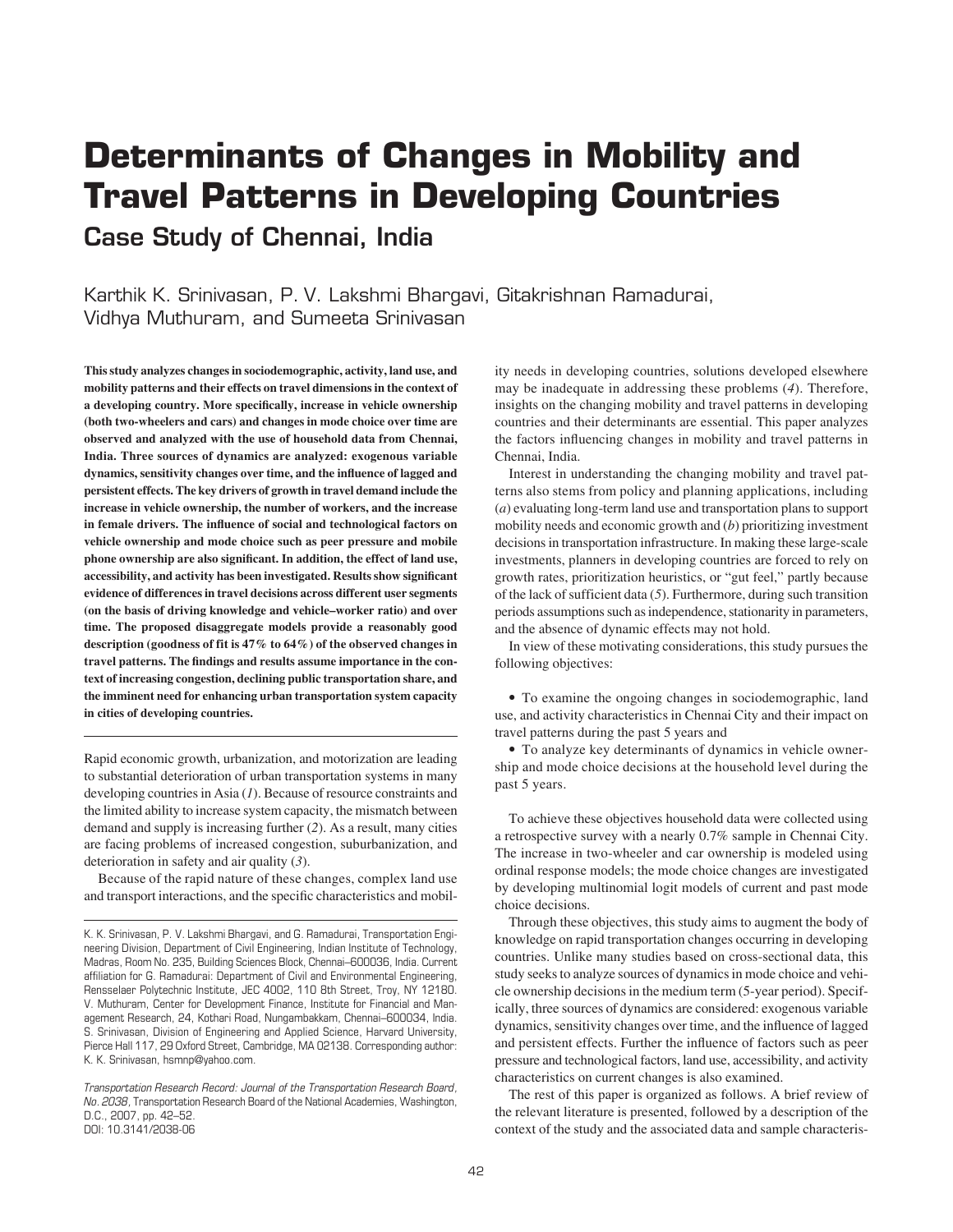tics. Ordered response models of changes in car ownership and twowheeler ownership are presented next. In the following section factors influencing the changes in mode choice decisions for work trips are discussed. Finally, concluding remarks and directions for further research are presented.

# BACKGROUND AND LITERATURE REVIEW

## **Background**

This study is based on data from Chennai, a major metropolis in India with a population of more than 7.5 million. The city is currently witnessing rapid demographic (population growth of 10% in the past decade), economic, and motorization growth [vehicle growth  $> 50\%$ during past 5 years (*6*)]. The growing mobility needs, vehicle ownership levels, and declining public transportation use are contributing to increased congestion and air quality problems. Therefore, the following review focuses on two related dimensions: vehicle ownership growth and mode choice decisions.

#### Vehicle Ownership Models

Many studies and models have been developed to predict vehicle ownership frequency and vehicle-type choice decisions. Vehicle ownership decisions are influenced by household size, income, residential location, population density, vehicle prices, and supply-side factors of auto makers (*7, 8*). Zonal variables, such as the quality of the pedestrian environment, accessibility of employment and retail facilities from the household, and attitudinal factors, have also been found significant (*9*). Tuan and Shimizu (*10*) reported that motorcycle ownership depends on the increase in the number of workers or students, motorcycle price, income, and previous transactions.

Vehicle transactions (disposal, purchase, replacement) over time have also been studied in the literature (*11*). Ramjerdi et al. (*12*) found that household size, number of license holders, age, income, number of cars owned, and age of car are significant determinants of vehicle type and transactions. Fewer studies on vehicle ownership based on longitudinal data are reported in the literature. Along this line, Meurs (*13*) has developed a panel data model of car ownership and mobility that captures the endogeneity between the two dimensions and controls for unobserved heterogeneity. Dargay and Vythoulkas (*14*) proposed a "pseudopanel" approach (using independent cross sections over time) to estimate a dynamic model of vehicle ownership, based on data from annual family expenditure surveys in the United Kingdom. The determinants of car ownership investigated include income, the costs of car ownership and use, public transport fares, and the sociodemographic characteristics of the households.

Unlike in developed countries, relatively fewer insights are available on vehicle ownership trends and growth in developing countries. As a result, factors affecting two-wheeler ownership are less well understood compared with cars. Furthermore, the influence of social factors, such as peer pressure, activity patterns (in-home and out-of-home activities), and the mobility and connectivity afforded by information and communication technologies on vehicle ownership decisions, has not received attention. Many studies noted above consider vehicle ownership under nearly saturated vehicle ownership conditions (at least one car per household). For instance, Meurs (13) reported that decisions concerning the first car in the household are difficult to influence because

most households possess one car. Second car ownership, however, may be more sensitive to changes in the observed contributing factors. In the context of developing countries, the issue translates into one of new car ownership and additional two-wheeler ownership, because of increasing affordability, mobility needs, and economic growth.

# Mode Choice

Mode choice is influenced by various factors including the levelof-service attributes (travel time, cost, waiting time, reliability), subjective factors, land use and accessibility, and individual and household characteristics (*15*).

Compared with cross-sectional mode choice analysis, the literature on dynamic and longitudinal mode choice models is relatively sparse. Although cross-sectional models can partially capture the effect of changes in exogenous variables, they are not able to capture a variety of richer behavioral features including lagged effects, persistent correlations, change in responsiveness over time, asymmetry, hysteresis, and shock effects (*16*). In contrast, longitudinal data offer higher statistical efficiency, more accurate predictions, and the ability to capture changes and examine behavioral dynamics. Furthermore, the use of cross-sectional mode choice can lead to inaccurate forecasts and erroneous policy recommendations. Despite being theoretically richer compared with cross-sectional models, fewer dynamic mode choice models have been reported in the literature owing to the increased complexity in analysis and higher costs. The related longitudinal–dynamic mode choice studies are reviewed below.

Clarke et al. (*17*), in an important earlier study, proposed a conceptual model with three overlapping levels at which dynamics interact with travel behavior: microdynamics (relating to within-day-activity travel), macrodynamic modifiers, and macrodynamic processes (dealing with processes such as birth, aging, and death). Golob et al. (*18*) analyzed the patterns of change in the use of various modes of transport in the Netherlands based on three waves of panel data using generalized linear models. The key explanatory variables included age, gender, employment status, household size, driving experience, and vehicle ownership. Golob (*19*) in another study, also analyzed dynamic relationships between car ownership, travel time per week by car, travel time by public transit, and travel time by nonmotorized modes based on panel data at two points in time and found that vehicle ownership and travel times by car and public transit modes were endogenous.

Kitamura (*16*) provided a synthesis of theoretical foundations of behavioral dynamics observable with panel data and identified two main sources of dynamics: macroscopic changes and microscopic changes. Macroscopic changes included changes taking place at the system level such as continuing urbanization, highway and transit improvements, and changes in transportation, energy, and air quality policies. Microscopic changes included changes at the level of the household and individual attributes such as income, household composition, employment, and license holdings. These changes are expected to lead to residential relocation, car acquisition or disposal, and changes in daily travel patterns.

Most studies noted above were conceptual and theoretical in nature, but empirical insights and understanding of key factors influencing medium- and long-term changes in mode choice decisions are currently inadequate. For instance, the relative influence of exogenous changes (income increase), segment transitions (single-worker to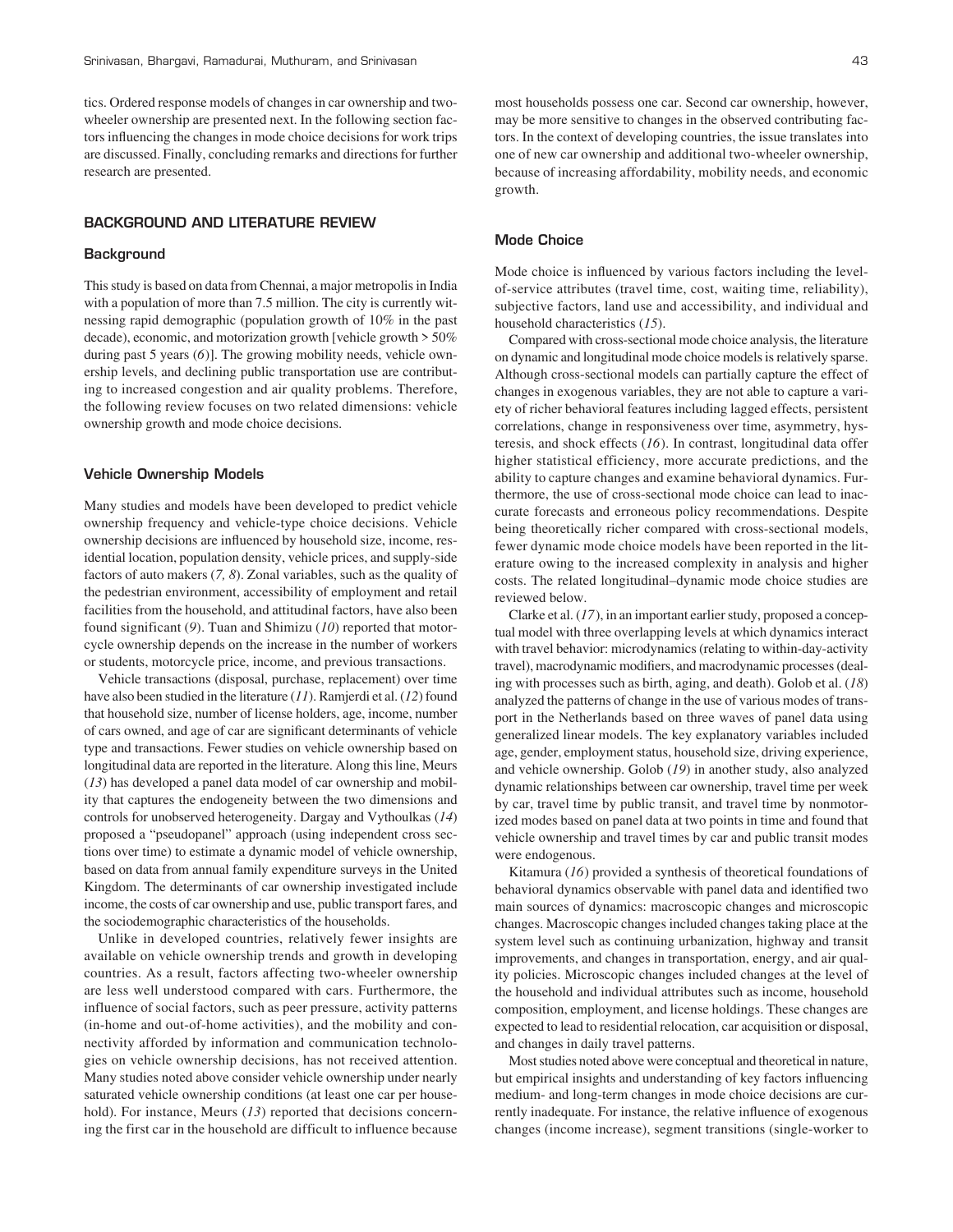two-worker household), changes in sensitivity, and captivity to different modes over time are not well understood.

In summary, the data, models, and insights on the dynamics in travel decisions in developing countries are relatively sparse and are currently inadequate to support policy making. Understanding the changes occurring in travel behavior and mobility needs over time is important for improved transportation planning and evaluation, congestion management, and transit operations.

# CHANGES IN SOCIODEMOGRAPHIC, ACTIVITY, LAND USE, AND MOBILITY PATTERNS IN CHENNAI

#### Data Collection and Survey Description

This study reports the findings from the Chennai Household Travel Survey conducted between December 2004 and May 2005. The city of Chennai has an area of 1,167 km<sup>2</sup> and a population of 7.5 million. The study sample was selected at random from 12 zones in Chennai City that are representative of the city (*6*). Data were obtained using face-to-face interviews because of their lower respondent burden and higher response rate. Data reported here are from nearly 1,200 households in the Chennai area and represent a (0.7%) random sample of the population in the selected zones.

The survey was specifically designed with the aim of understanding the changes in sociodemographic characteristics, land use and activity patterns, and mobility-related variables and their influence on changes in travel patterns in Chennai during the past 5 years. Data on vehicle ownership and mode choice 5 years ago were also obtained retrospectively. The data were obtained on the following categories of attributes and summarized subsequently in this section: personal and household characteristics, travel attributes, activity characteristics, and land use and accessibility characteristics.

#### Personal and Household Characteristics

Personal and household characteristics include age, gender, driving experience (number of years), household size, number of full-time workers, number of female workers, monthly household income, household type (joint family, nuclear, other), and presence of children (<5 years, 6–17 years).

## Travel Attributes

Travel attributes include vehicle ownership (two-wheelers and fourwheelers), current work-based trip frequency (including trips from work to locations other than home), mode of travel to work (now and 5 years ago), and number of drivers.

#### Activity Characteristics

Activity characteristics include out-of-home trip frequencies for social, shopping, recreational, maintenance (personal business), and eat-out activities; duration spent on different in-home activities; and availability of information and communication technology (ICT) devices (mobile phone, Internet), which may influence travel or activity patterns.

### Land Use and Accessibility Characteristics

Land use and accessibility characteristics include the availability of parking near home and work; accessibility to bus stop and railway station near home and near workplace; availability of activity centers such as grocery stores/markets, amenities (bank/post office), and recreational facilities near home; type of residence and home ownership status; and residential location (classified as urban, periurban, and suburban locations).

#### Changes in Sociodemographic Characteristics

The most significant sociodemographic changes include the increase in the number of workers per household and the corresponding increase in income (see Table 1). The average number of workers per household has increased from 1.17 to 1.45 (25% increase) during the past 5 years. The average number of male workers has increased from 1.19 to 1.35 per household, and the corresponding average number of female workers has increased from 0.24 to 0.33 per household.

This increase in the number of workers has significant implications for mobility needs and travel demand in Chennai City. With an estimated 1.74 million households, this increase (0.28 worker/ household) translates into a substantial increase of nearly 0.4 million additional work trips during the past 5 years in the city. This largescale increase in travel demand argues the need for more transportation system capacity, the use of high-occupancy modes (public transportation), and the identification of appropriate demand management measures for meeting these mobility needs in a sustainable manner.

The workforce is relatively young (65% of workers are younger than 45 years) and may be more inclined to travel. The average household size has declined marginally from about 4.4 to 4.3 in the same period. There is also a small change in the household type (nearly 2.9% increase in nuclear families from joint families), which may also contribute to increased trip making.

The average monthly household income in the sample has risen by nearly 31% from Rs. 13,376 to Rs. 17,536 (approximately \$291 to \$381) during the past 5 years. The sample income from this study compares reasonably well with the average income estimated for Chennai (*20*). The estimated income is Rs. 16,875 at 2005 levels assuming a discount rate of 5% per year. The increase in income has implications for vehicle ownership and mode choice as noted in the following sections. The other noteworthy demographic change that could influence travel behavior is the reduction in the number of households with children. Thus, despite a reduction in household size marginally from 4.4 to 4.3, there is a small increase in the number of nonworking adults (18+ years).

#### Mobility-Related Factors

The increase in workers and income has spurred the growth in personal vehicle ownership (which has grown from 0.78 vehicles/ household to 1.45 vehicles/household in the sample). The latter number is reasonably consistent with the vehicle registration data for Chennai City (1.44 vehicles/household). In contrast to developed countries, the majority of the vehicles (3/4) owned are two-wheelers (motorbikes, scooters, mopeds). There has been a substantial increase in the number of two-wheelers (by 80% from 0.64 to 1.15/household) and cars (nearly doubled) in the sample during the past 5 years.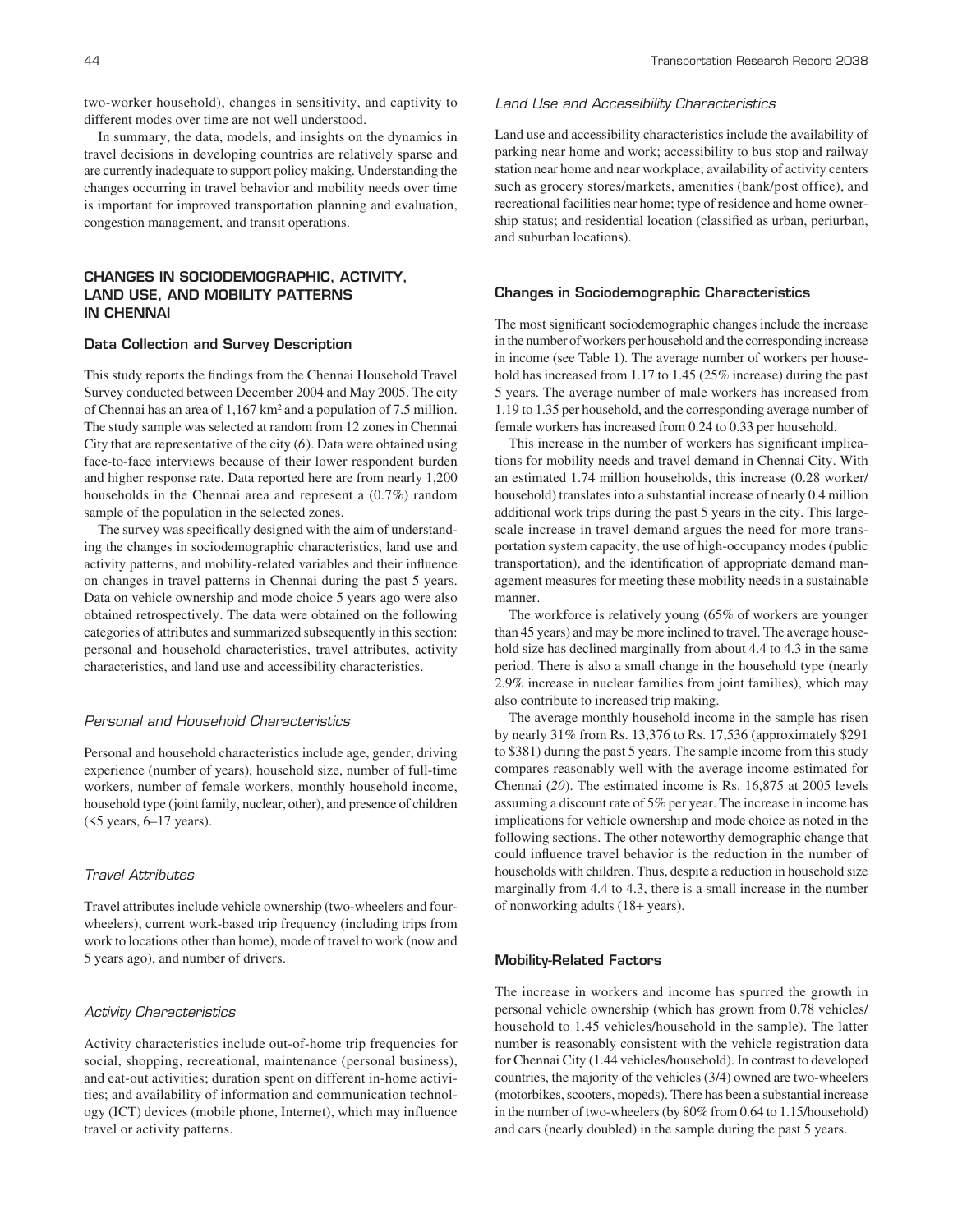|                                                                              | 5 Years Earlier (1999) | Recent (2004) |
|------------------------------------------------------------------------------|------------------------|---------------|
| a. No. of workers                                                            |                        |               |
| Percentage of households with 0 workers                                      | 16.2                   | 11.9          |
| Percentage of households with 1 worker                                       | 56.2                   | 47.4          |
| Percentage of households with 2 workers                                      | 22.1                   | 28.0          |
| Percentage of households with 3 or more workers                              | 5.5                    | 12.7          |
| Average number of workers per household                                      | 1.17                   | 1.45          |
| Average number of male workers                                               | 1.19                   | 1.35          |
| Average number of female workers                                             | 0.24                   | 0.33          |
| b. Family structure                                                          |                        |               |
| Percentage households with nuclear family structure                          | 29.49                  | 32.56         |
| Percentage households with joint family structure                            | 66.26                  | 63.40         |
| Other                                                                        | 4.25                   | 4.04          |
|                                                                              |                        |               |
| c. Age of the individual                                                     |                        |               |
| % workers in category 18-25 years                                            |                        | 2.53          |
| % workers in category 26–35 years                                            |                        | 29.72         |
| % workers in category 36–45 years                                            |                        | 32.54         |
| % workers in category 46–60 years                                            |                        | 32.97         |
| % workers in category >60 years                                              |                        | 2.24          |
| d. No. of children in 0–5 year age group                                     |                        |               |
| % households with 0 children in this age group                               | 78.3                   | 81.2          |
| % households with 1 child in this age group                                  | 18.1                   | 15.8          |
| % households with 2 or more children in this age group                       | 3.6                    | 3.0           |
|                                                                              |                        |               |
| e. No. of children 6–18 years of age                                         |                        |               |
| % households with 0 children in this age group                               | 41.47                  | 48.81         |
| % households with 1 child in this age group                                  | 28.67                  | 28.67         |
| % households with 2 or more children in this age group                       | 29.86                  | 22.53         |
| f. Driving knowledge among workers                                           |                        |               |
| Males $(\%)$                                                                 | 72.69                  | 85.75         |
| Females $(\% )$                                                              | 17.96                  | 27.18         |
|                                                                              |                        |               |
| g. Vehicle ownership changes (% of households)                               |                        |               |
| $\boldsymbol{0}$                                                             | 40.70                  | 14.68         |
| $\mathbf{1}$                                                                 | 43.60                  | 44.28         |
| $2+$                                                                         | 15.7                   | 41.04         |
| h. Mode choice dynamics (% share among workers)                              |                        |               |
| Nonmotorized                                                                 | 13.72                  | 10.4          |
| Two-wheeler                                                                  | 42.09                  | 46.86         |
| Four-wheeler                                                                 | 8.88                   | 12.2          |
| Public transportation                                                        | 31.99                  | 26.71         |
| <b>IPT</b>                                                                   | 3.32                   | 3.83          |
| <i>i.</i> Accessibility                                                      |                        |               |
| i. % households with bus stop within 500 m from home                         | 87.33                  | 87.65         |
| ii. % households with railway station within 1 km from home                  |                        |               |
|                                                                              | 32.53                  | 37.84         |
| iii. % workers for whom there is a bus stop within 500 m from workplace      | NA                     | 92.40         |
| iv. % workers for whom there is a railway station within 1 km from workplace | ΝA                     | 51.72         |
| j. Type of residence                                                         |                        |               |
| % households residing in individual house                                    | 74.12                  | 70.22         |
| % households residing in flats or apartments                                 | 24.97                  | 29.09         |
| % households residing in other dwelling types                                | 0.92                   | 0.69          |
| k. Work distance change over 5 years                                         |                        |               |
| % workers with a decrease in work distance                                   | 4.44                   |               |
| % workers with same work distance                                            | 87.19                  |               |
|                                                                              |                        |               |
| $\%$ workers with moderate increase (2.1–6 km)                               | 2                      |               |
| $\%$ workers with increase (6.1 km or more)                                  | 6.37                   |               |
| 1. Residential location (in the sample)                                      |                        |               |
| % households in the sample in urban area                                     | 40.96                  |               |
| % households in the sample in periurban area                                 | 26.96                  |               |

% households in the sample in suburban area 32.08

# **TABLE 1 Summary of Sociodemographic and Land Use Attributes in Sample (1,172 households)**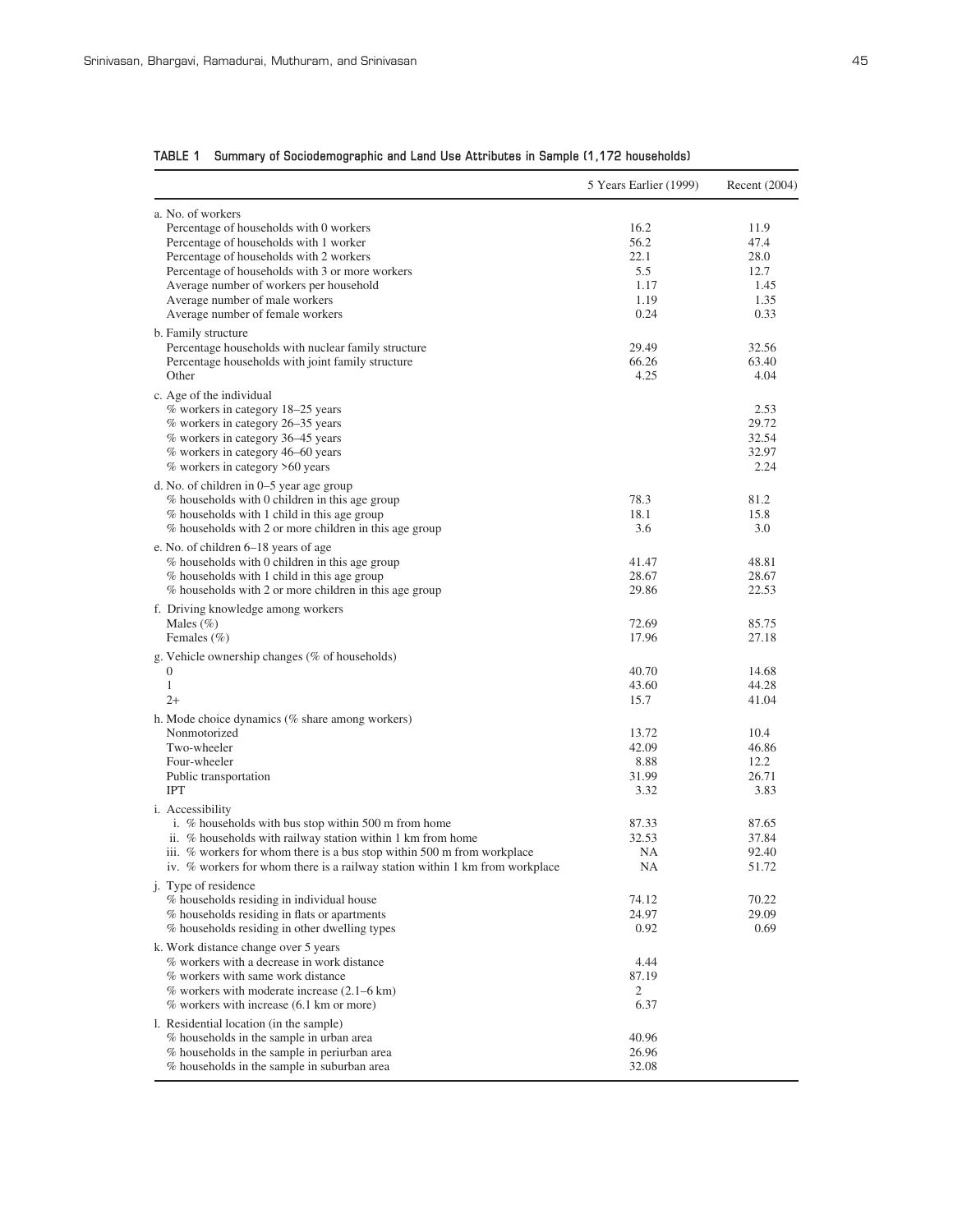## Land Use Characteristics and Changes

The sample consisted of 41% households in the urban area, 27% in the periurban area, and 32% in the suburban area (Table 1). The data provide some evidence of changes in land use and the possibility of suburban sprawl. There is nearly a 4% increase in households residing in apartments rather than in individual houses and a nearly 7% increase in home ownership (from 63% to 70%) during the past 5 years. The distance from home to work has increased for nearly 9% of workers (and by more than 6 km for about 6.4% of workers). This increase may be due partly to relocation to suburban areas, possibly owing to lower costs and lower pollution levels.

Most households and offices are well connected by buses (nearly 87% of households and 92% of workplaces in the sample are within 500 m of bus stops), but not as well by trains (access from home has increased from 32.5 to 37.8, whereas from work it is 51.72). Buses are estimated to carry nearly 3.5 million riders each day, and the suburban railway system is estimated to carry nearly 0.6 million riders per day (*21*). Thus, Chennai City has a multimodal public transportation network that provides a reasonable degree of connectivity and access to residences and workplaces.

Data were also obtained on the availability of shopping facilities (which may influence shopping trips), amenities (bank, post office, etc.), and other trip attractors (such as hotels, cinema, religious places) near home. The data revealed significant mixed land use with good access to activity centers near home. The fraction of households with easy access to such activity locations has also increased over time. For instance, 87% of respondents now report the presence of a market within 500 m, compared with 72% 5 years ago. Similarly, the increase in proportion of households in proximity to banks and post offices is 15% and 7%, respectively. Accessibility (proportion of households residing within 1 km of the facilities) has increased to entertainment centers (cinema, parks, etc.), eateries and hotels, clinics and hospitals, and religious places by about 4%, 8%, 8%, and 6%, respectively. The mixed land use and availability of activity centers near residences may reduce the growth in motorized vehicle demand or the distance traveled for nonwork trips. For shopping and maintenance activities in the neighborhood, nearly 60% to 80% of trips are performed using nonmotorized modes. However, the share of two-wheeler trips appears to be significant (32%–48%) for discretionary activities such as recreational, social, religious, and eat-out activities, even for locations that are close to the residence (within 1 km).

## Activity Patterns and Changes

Activity characteristics and associated changes were considered at three levels: (*a*) frequency of trips for performing various activities and change in frequency over 5 years; (*b*) duration of various in-home activities, which may affect out-of-home trips; and (*c*) changes in the availability of ICT devices, which may do any or all of the following: increase mobility and connectivity and lead to trip substitution.

The level of participation in out-of-home activities has increased for almost all activities, highlighting the role of nonwork activities in increasing travel demand, possibly during evening peak and offpeak periods. The increase in frequency was noteworthy for shopping (5.19% increase in three plus trips/week) and social activities (3.5% increase for three or more activities and 1.8% increase for one to two activities per week) (Table 2). A smaller increase was observed in the case of maintenance (2% increase in the 5 or more

|                         | % Households Where Facility is Accessible |       |                     |                | Mode Share % to Access These Facilities<br>When Accessible |         |             |             |  |
|-------------------------|-------------------------------------------|-------|---------------------|----------------|------------------------------------------------------------|---------|-------------|-------------|--|
| Facility                | 5 Years Ago (1999–2000)                   |       | Now $(2004 - 2005)$ |                | Walk                                                       | Bicycle | Two-Wheeler | Other Modes |  |
| Within 0.5 km from home |                                           |       |                     |                |                                                            |         |             |             |  |
| Market                  |                                           | 72.26 |                     | 87.07          |                                                            |         |             |             |  |
| Grocery                 |                                           | 85.02 |                     | 94.78          | 2.62                                                       | 74.91   | 19.77       | 2.71        |  |
| Bank                    |                                           | 53.77 |                     | 69.78          | 13.61                                                      | 46.16   | 36.95       | 3.28        |  |
| Post office             |                                           | 66.52 |                     | 74.23          | 26.92                                                      | 35.71   | 34.29       | 3.08        |  |
| Within 1 km from home   |                                           |       |                     |                |                                                            |         |             |             |  |
| Cinema                  |                                           | 50.17 |                     | 54.37          | 11.21                                                      | 52.75   | 31.63       | 4.40        |  |
| Hotel                   |                                           | 66.78 |                     | 75.26          | 15.71                                                      | 43.10   | 38.97       | 2.22        |  |
| Clinic                  |                                           | 82.71 |                     | 90.92          | 3.51                                                       | 50.46   | 43.62       | 2.40        |  |
| Religious place         |                                           | 88.61 |                     | 95.55          | 2.63                                                       | 68      | 47.92       | 1.45        |  |
|                         | % Households with<br>3+ Times Per Week    |       | Per Week            | Mean Frequency |                                                            |         |             |             |  |
| <b>Activity Type</b>    | 1999                                      | 2004  | 1999                | 2004           |                                                            |         |             |             |  |
| Shopping                | 28.84                                     | 34.03 | 1.94                | 2.11           |                                                            |         |             |             |  |
| Social                  | 22.01                                     | 25.48 | 1.72                | 1.88           |                                                            |         |             |             |  |
| Recreational            | 12.55                                     | 12.56 | 1.15                | 1.19           |                                                            |         |             |             |  |
| Maintenance             | 10.24                                     | 12.26 | 0.97                | 1.11           |                                                            |         |             |             |  |
| Eat out                 | 10.76                                     | 12.73 | 1.18                | 1.31           |                                                            |         |             |             |  |

**TABLE 2 Summary of Facilities Accessible near Home, Modes Used, and Activity Characteristics**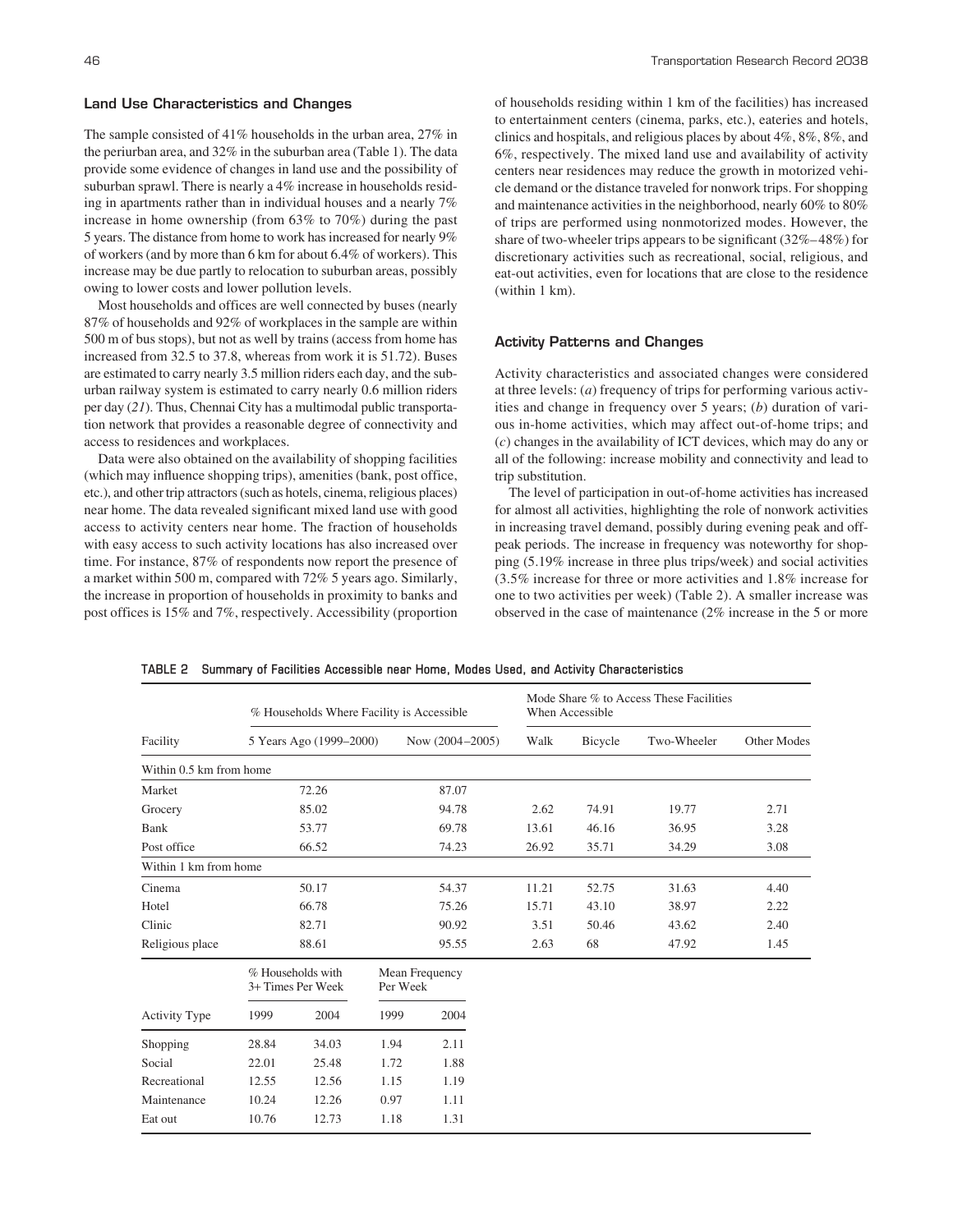days/week category) and eat-out activities (about 2% increase in the 3 or more days/week category).

The duration of various in-home activities is also examined because it can affect the time available for and timing of out-of-home activities. An average worker spent nearly 31.8 min, 20.3 min, 8.2 min, and 8.1 min, respectively, on various in-home activities including entertainment activities, household chores, official work at home, and communication (over phone, etc.). These data suggest that the influence of in-home activities on travel and activity patterns may be relatively small in developing countries, but that remains to be corroborated with more disaggregate analysis.

The availability of ICT devices in the sample has increased considerably during the past 5 years. Cell phone availability (68% from 13%) has increased fivefold, and Internet availability at home has more than doubled (25% from 12%). These changes are of interest in view of their potential to generate trips (through more connectivity), modify trips (coordination of trip chaining and ride sharing), and substitute trips (telework arrangements, etc.).

## MODELS OF CHANGES IN NUMBER OF TWO-WHEELERS AND CARS

This section analyzes the change in the number of two-wheelers and cars during the past 5 years. Because of the ordinal and integer valued nature of the dependent variables, ordered probit models are used. Because of fewer observations, some frequency levels of the dependent variable were consolidated for analysis (e.g., decrease by one or more vehicles, increase by two or more cars and three or more two-wheelers); results are shown in Table 3. To test for endogeneity across the two dimensions, the expected increase and the probability of increase of various levels for the other variable (increase in two-wheelers) were included as an explanatory variable for a given variable (increase in car) and vice versa. Neither endogeneity effect was found to be significant.

### Sociodemographic Factors

The factors investigated included income and increase in income, increase in the number of male and female workers, average age of workers in the household, and presence of children below 5 years of age and school-age children (6–17 years).

The increase in the number of two-wheelers is affected (significant at 10% level) by income. However, the increase in car ownership is affected both by the income 5 years ago and the increase in income during the past 5 years. The effect of lagged income (1.7e-5) was marginally more than the effect of increase (1.3e-5). In other words, for the same increase in income, households that were already in a higher income group are more likely to purchase cars than households that had a lower income previously. Further, households with credit cards were more likely to purchase cars, but no effect was found for two-wheelers. Thus, the increase in the number of cars may be attributable partially to the greater availability of loans and easy financing options during the past 5 years.

In other sociodemographic changes, the increase in the number of workers in the household is a significant determinant of an increase in the number of two-wheelers. However, this variable does not affect the increase in the number of cars directly, but may influence it through the income effect noted above. However, no significant differences were observed based on the increase in the number of male or female workers for either two-wheelers or cars. Households with predomi-

nantly younger workers (average age 45 years or younger) are more likely to purchase two-wheelers than those with older workers. In contrast, the average age of workers has no effect on car ownership increase. These findings suggest that new workers are contributing to the increase in two-wheelers, whereas increasing income is a key driver of car ownership growth. The presence of school-age children in the household is also positively correlated with four-wheeler increase, whereas it has no effect on the increase in two-wheelers.

## Mobility-Related Factors

In both models, the lagged number of female and male drivers has a strong influence on vehicle ownership. The number of male drivers 5 years ago has a stronger effect (coefficient = 0.8) on the increase in two-wheelers than the number of female drivers 5 years ago (coeffi $cient = 0.54$ ). In contrast, the number of female drivers 5 years ago has a stronger (nearly twice at 0.24) effect on car ownership increase than the number of male drivers 5 years ago. On further analysis, it was found that a greater number of male drivers and workers were present in lower-income households, whereas more female drivers were present in higher-income households.

In contrast to this lagged effect, the increase in the number of male and female drivers contributes nearly equally to an increase in the number of two-wheelers. However, only the increase in female drivers contributes significantly to the increase in the number of cars, also consistent with the lagged effect noted above.

A larger number of two-wheelers 5 years ago reduces the propensity for acquiring two-wheelers, but has no effect on car ownership decisions. Similarly, the presence of four-wheelers (5 years ago) reduces the propensity to purchase additional vehicles, more so, for cars (coefficient =  $-1.36$ ) than for two-wheelers ( $-0.42$ ). These results imply that the propensity to purchase two-wheelers (cars) is the largest among households without two-wheelers (cars) previously. Given that many households already possess a two-wheeler and more than 70% of the households do not own a car, these trends imply that car ownership may grow faster than two-wheeler ownership in the future, leading to a significant change in the character and composition of traffic. These variables denote state-dependence effects in which the past state of the dependent variable influences current choices.

Finally, work distance also influences the increase in the number of vehicles. As the work distance increases, the propensity to purchase two-wheelers is greater, whereas the tendency to purchase fourwheelers decreases. This may be attributed to the higher fuel efficiency of two-wheelers over cars. Work experience and the number of work trips did not influence the change in the number of vehicles.

#### Activity, Land Use, and Other Factors

The increase in the number of vehicles is also influenced by activity, land use, and peer-pressure effects. Households with a greater frequency of maintenance activities are more likely to acquire twowheelers, but not cars. Households with greater shopping frequencies are less likely to acquire two-wheelers, probably owing to the inconvenience of two-wheelers for carrying goods during shopping trips. In a related finding, households with grocery stores or markets nearby (within 500 m) are less likely to acquire cars than other households. Thus, the availability of shops or markets and mixed land use near the residence appears to reduce the growth in the number of vehicles. In contrast, access to public transportation (bus or train) did not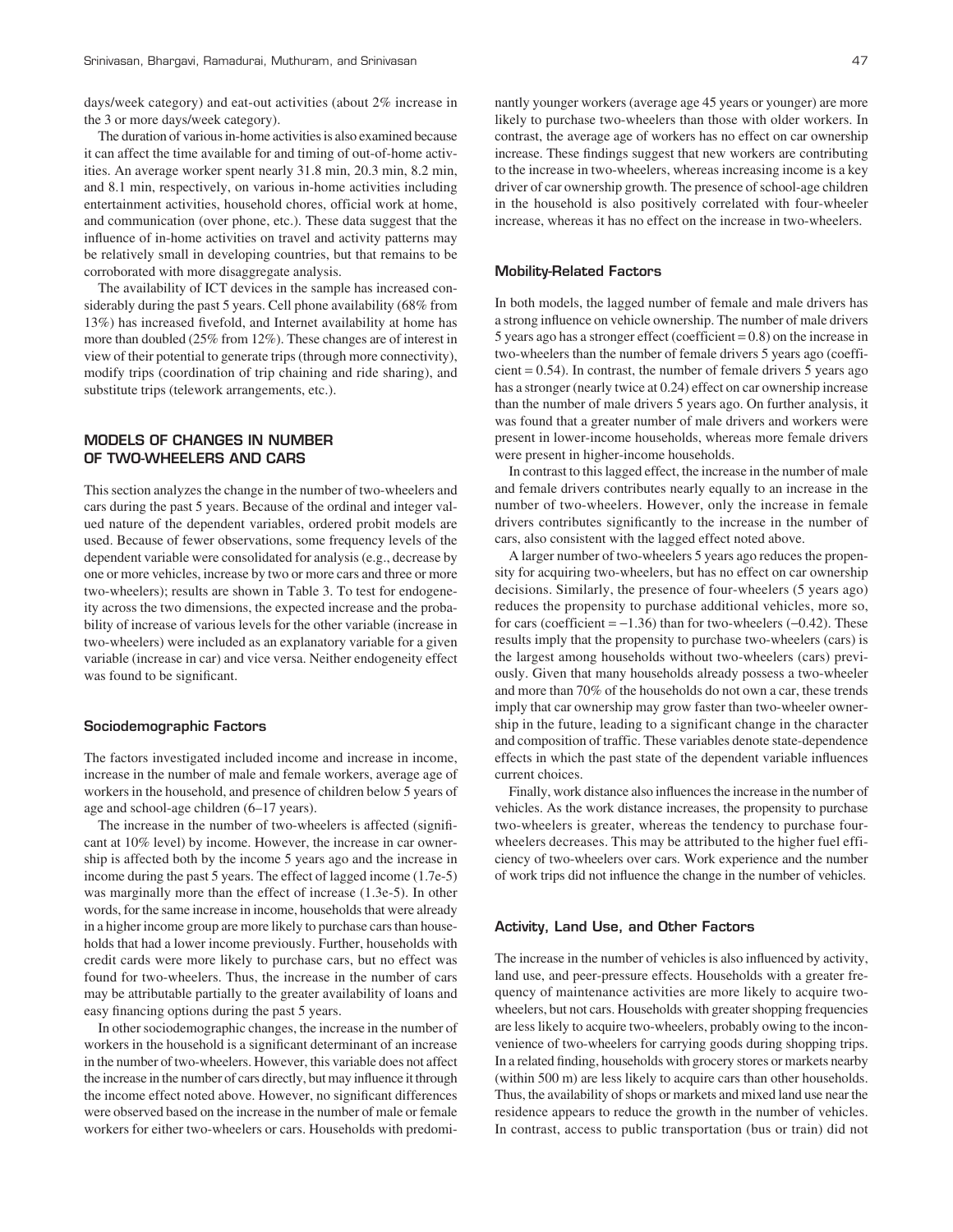|                                                                                                                           | Cars        |             | Two-Wheelers |             |
|---------------------------------------------------------------------------------------------------------------------------|-------------|-------------|--------------|-------------|
| Variable                                                                                                                  | Coefficient | t-Statistic | Coefficient  | t-Statistic |
| Constant                                                                                                                  | 2.35        | 10.28       | 1.95         | 17.71       |
| Role of sociodemographic factors                                                                                          |             |             |              |             |
| Income 5 years back                                                                                                       | 1.70e-5     | 4.34        |              |             |
| Increase in income                                                                                                        | $1.30e-5$   | 2.96        | $4.16e-6$    | 1.53        |
| No. of schoolage children $(6-17 \text{ yrs})$                                                                            | 0.084       | 1.60        |              |             |
| Increase in number of workers                                                                                             |             |             | 0.094        | 1.83        |
| Age indicator (more than 45 yrs)                                                                                          |             |             | $-0.26$      | $-2.19$     |
| Role of mobility-related factors                                                                                          |             |             |              |             |
| No. of two-wheelers in household 5 years ago                                                                              |             |             | $-1.24$      | $-20.38$    |
| No. of four-wheelers 5 years ago                                                                                          | $-1.36$     | $-11.39$    | $-0.42$      | $-4.44$     |
| No. of male drivers 5 years ago                                                                                           | 0.12        | 2.04        | 0.80         | 15.94       |
| No. of female drivers 5 years ago                                                                                         | 0.24        | 2.01        | 0.54         | 4.94        |
| Increase in male drivers                                                                                                  |             |             | 0.50         | 9.50        |
| Increase in female drivers                                                                                                | 0.27        | 2.67        | 0.53         | 6.46        |
| Average work distance per worker                                                                                          | $-0.02$     | $-3.04$     | 0.01         | 2.17        |
| Car parking space available at home or nearby                                                                             | 0.28        | 2.63        |              |             |
| Role of activity and land use characteristics                                                                             |             |             |              |             |
| Proximity of activity centers (market/grocery) near home                                                                  | $-0.30$     | $-3.43$     |              |             |
| Average duration (in min/day) on household chores                                                                         | $-0.001$    | $-2.06$     |              |             |
| Home ownership indicator                                                                                                  | 0.38        | 3.70        |              |             |
| Shopping activity frequency                                                                                               |             |             | $-0.068$     | $-3.40$     |
| Maintenance activity frequency                                                                                            |             |             | 0.11         | 3.90        |
| Other factors                                                                                                             |             |             |              |             |
| Credit card-holding indicator                                                                                             | 0.36        | 3.38        |              |             |
| Peer pressure two-wheeler ownership in neighborhood<br>(more than 7 out of 10 households)                                 | $-0.33$     | $-3.13$     |              |             |
| Peer pressure two-wheeler ownership among friends,<br>colleagues, etc. (more than 7 out of 10 persons own<br>two-wheeler) |             |             | 0.24         | 2.73        |
| Peer pressure car ownership in neighborhood (more than<br>5 out of 10 households)                                         | 0.56        | 4.01        |              |             |
| Peer pressure car ownership among friends, colleagues, etc.<br>(more than 5 out of 10 persons own cars)                   | 0.68        | 3.76        | $-0.74$      | $-4.56$     |
| Social connectivity indicator $(= 1, if no. of cell phones/$<br>nonworkers $> 0.4$ , 0 otherwise)                         | 0.42        | 4.07        | 0.25         | 3.23        |
| Threshold 1                                                                                                               | 3.82        | 37.41       | 2.86         | 41.24       |
| Threshold 2                                                                                                               | 5.40        | 39.14       | 4.52         | 60.53       |
| Threshold 3                                                                                                               | NА          | NA          | 5.59         | 47.77       |
|                                                                                                                           | Convergence | Initial     | Convergence  | Initial     |
| Log likelihood                                                                                                            | $-511.72$   | $-1,435.0$  | $-921.48$    | $-2,418.8$  |
| No. of observations                                                                                                       | 1,172       |             | 1,172        |             |
| $R^2$                                                                                                                     | 0.64        |             | 0.62         |             |

|               | TABLE 3 Ordered Probit Model of Increase in Number of Cars and Two-Wheelers at Household Level During |  |  |  |  |
|---------------|-------------------------------------------------------------------------------------------------------|--|--|--|--|
| 5-Year Period |                                                                                                       |  |  |  |  |

significantly affect the increase in the number of vehicles. The average duration spent in-home on household chores was negatively correlated with an increase in cars, but not two-wheelers.

Among other land use variables, home ownership was significant for both models. Home owners were more likely to purchase cars. In a similar finding, recent home owners (those who had purchased a home in the past 5 years) were more likely to purchase two-wheelers.

The result is significant in the context of growing home ownership, particularly in the suburban areas, and the resulting increase in commute distance. This finding is also consistent with the influence of increasing work distance on the increase in two-wheeler ownership noted earlier. Further, it is plausible that home ownership and vehicle ownership may represent economic and social status symbols in developing countries.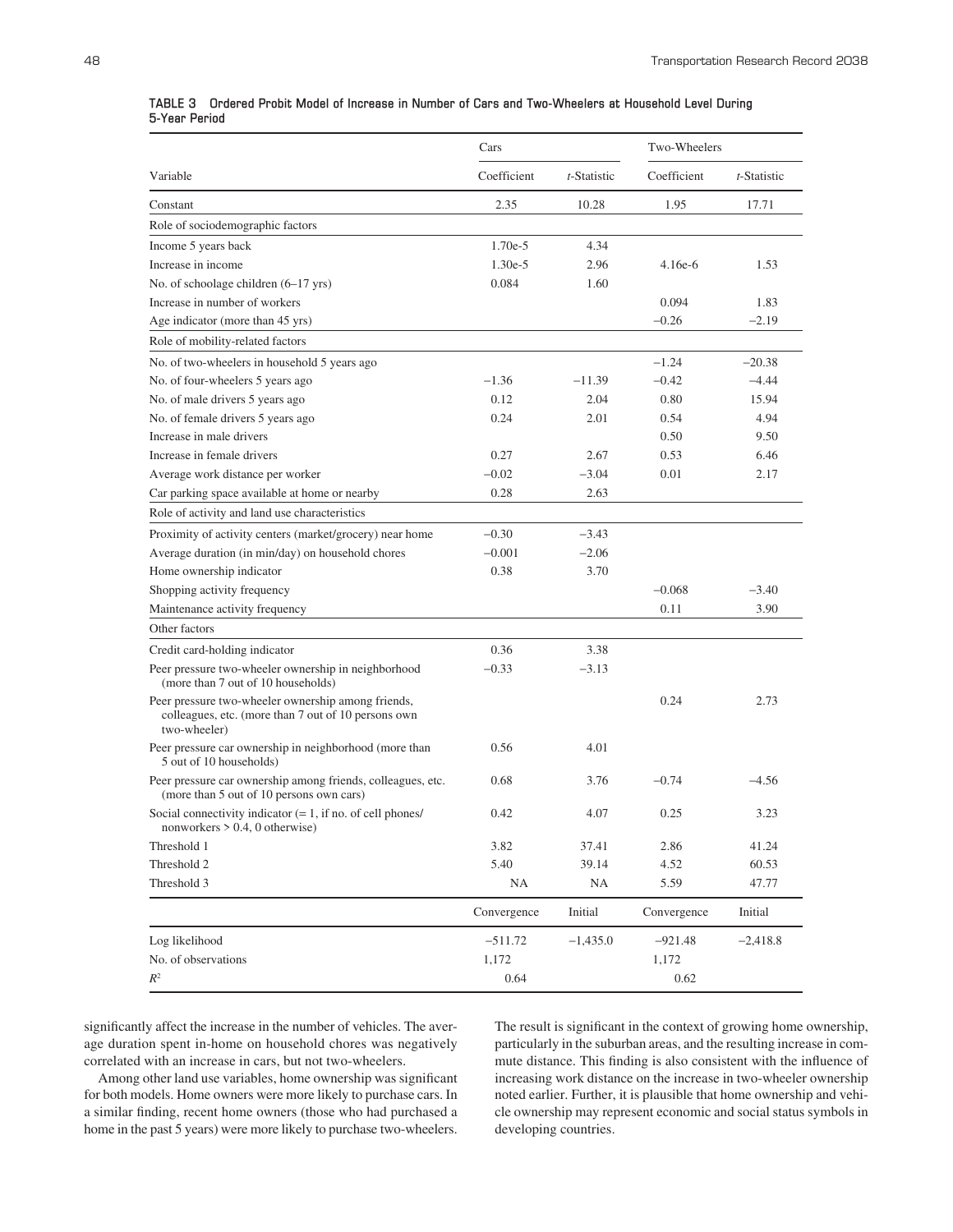To represent social and communication connectivity, the number of cell phones per worker was included as an explanatory variable (indicator = 1, if the ratio is  $> 0.4$ ) in the model. This variable was found to be a key determinant of the increase in both two-wheelers and cars, more so for cars (the coefficient was twice as large) than two-wheelers. Ownership of mobile phones may also be a reflection of greater demand for communication and travel activities among some households.

The increase in the number of household vehicles also appears to be influenced by peer pressure. To capture peer pressure, two variables were included in the model: vehicle holding among neighbors (with more than seven two-wheelers or four cars in 10 households) and vehicle holding among colleagues and friends not in the neighborhood. If the car holding among peers, colleagues, and friends is significant (more than five of 10 people own a car), the propensity toward more two-wheelers decreases, but car ownership is likely to increase. A similar but slightly smaller effect is seen due to car ownership in the neighborhood, but only for the increase in cars. If the vehicle holding of two-wheelers in the neighborhood is substantial (more than seven of 10 households), the tendency to purchase a car is reduced. A high level of two-wheeler ownership among peers also appears to be positively correlated with two-wheeler increase. Although these effects may reflect peer pressure to a certain extent, they may also be indicative of the unobserved land use effects in the vicinity of the household and workplace.

# ROLE OF EXOGENOUS CHANGES IN MODE CHOICE DECISIONS

This section focuses on mode choice decisions of full-time workers in the sample and the changes during the past 5 years. The mode choice alternatives considered include nonmotorized (NM) (walk/bicycle), two-wheeler (TW) (motor bikes, scooters, mopeds, etc.), cars (FW), public transportation (PT) (bus, train), and other (auto, share auto, company bus, etc.). For notational convenience, the "other" modes are referred to as IPT modes (intermediate public transport) hereafter. Because of the discrete and unordered nature of the alternatives, a multinomial logit model is used for its analysis in this study. Given the focus on systematic dynamic effects in this study, a simple model structure is preferred; however, in continuing work the role of unobserved effects will be modeled using more general error structures such as mixed logit models. Results are shown in Table 4. Owing to space considerations, the mode choice model for past choice is not shown; only the coefficients from that model for constants and travel time sensitivity are provided.

#### Sociodemographic Factors

To avoid confounding, the role of income is tested only for households with the same number of vehicles (vehicle effects were reported earlier). To test income effects, households were classified into four segments: low (<Rs. 7,000 per month), lower middle (Rs. 7,000– 18,000 per month), upper middle (Rs. 18,001–Rs. 25,000 per month) and high income (>Rs. 25,000 per month). A greater propensity for nonmotorized modes is seen in households that either remain in the low-income group or have transitioned from the low- to the moderate-income segment. In contrast, workers who continue to remain in the moderate-income group are more likely to use a twowheeler, four-wheeler, and IPT for work, suggesting the presence of

lagged effects. Workers who have moved from the medium- to highincome groups are more likely to use personal vehicles now than even IPT. Note that these income effects reflect changes in use levels of personal vehicles, rather than vehicle availability (discussed in section on mobility-related variables). Experienced male workers (with 5+ years of work experience) are less likely to use public transportation than other modes. These findings suggest a greater valuation of comfort and convenience and greater affordability among experienced male workers.

#### Activity, Access, and Land Use Characteristics

Commuters making more trips to locations other than home from work are more likely to use two-wheeler, IPT, or nonmotorized modes for work than to use public transportation. That may be explained by the greater convenience of two-wheelers for trip chaining, parking, and maneuverability. Proximity to a railway station (within 1 km from home) increased the utility of the public transportation mode, but there was no influence of bus accessibility. Individuals who continue to reside in periurban and suburban areas (now and 5 years ago) were found to be more likely to use public transportation and nonmotorized modes than were urban residents. The increased tendency to use public transportation may be a reflection of a greater sensitivity to cost, whereas the increased tendency to use nonmotorized modes represents intrazone commute trips. An increase in work distance was not a significant factor.

## Mobility-Related Variables

As expected, with an increase in the number of vehicles in the household, the tendency to use nonmotorized modes declines. In households that had no vehicles previously but have acquired a two-wheeler in the past 5 years, workers are more likely to use two-wheeler and public transport modes. Further, households with more four-wheelers even 5 years ago were less likely to use two-wheelers now, and vice versa, which represents state-dependence effects in mode choice decisions as well.

To study the influence of vehicle availability to workers on mode choice, households were classified into three segments. The first segment  $(S_1)$  represents households without vehicles, the second  $(S_2)$  denotes those with fewer vehicles than workers, and the third  $(S_3)$  with vehicle–worker ratio  $\geq 1$ . In view of the changing sociodemographics in the number of both vehicles and workers, it is of interest to examine whether and how segment transitions affect mode choice. Although nearly 12%, 38%, and 16% of workers continue to remain in Segments 1, 2, and 3, respectively, 34% of workers experienced a segment transition. Nearly 6.9% and 6.4% of workers moved from Segment 1 to 2  $(S_{12})$  and 1 to 3  $(S_{13})$ , respectively, whereas, 6.7% moved from Segment 2 to 3. Interestingly, nearly 12.9% of workers moved from Segment 3 (vehicles ≥ workers) to Segment 2 (vehicles < workers).

Workers remaining in either Segment 2 or Segment 3 were less likely to use public transportation and nonmotorized modes, which may be a reflection of the unobserved preference for greater mobility and convenience offered by a personal vehicle. Users who transitioned from Segment 1 to other segments were also less likely to use public transportation modes, but no effect was seen for nonmotorized modes. However, the disutility coefficient for public transportation modes for the transitioning group ( $S_{12}$  or  $S_{13}$ ) was nearly half of the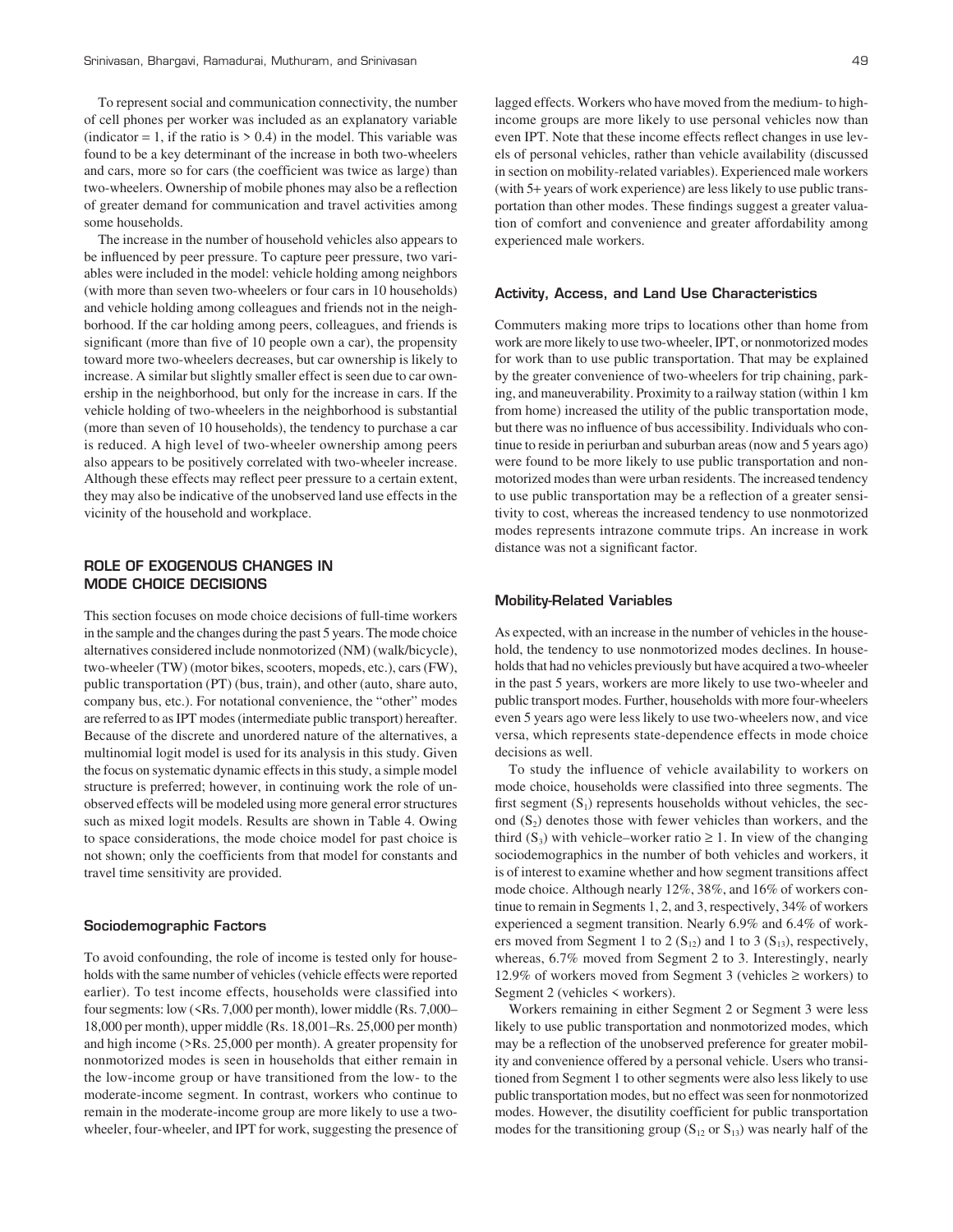|                                                                                                                                                                                                                                      | Coefficient (t-stat)                  |                          |                          |                                       |                   |  |
|--------------------------------------------------------------------------------------------------------------------------------------------------------------------------------------------------------------------------------------|---------------------------------------|--------------------------|--------------------------|---------------------------------------|-------------------|--|
| Role of Sociodemographic Changes                                                                                                                                                                                                     | NM                                    | TW                       | <b>FW</b>                | PT                                    | <b>IPT</b>        |  |
| Increase in workers                                                                                                                                                                                                                  |                                       |                          |                          |                                       |                   |  |
| No. of male workers 5 years ago                                                                                                                                                                                                      |                                       |                          |                          | $-1.02(-5.34)$                        |                   |  |
| Effect of income                                                                                                                                                                                                                     |                                       |                          |                          |                                       |                   |  |
| Moved from low to lower middle income (with same number<br>of two-wheelers and cars)                                                                                                                                                 | 1.40(3.64)                            |                          |                          |                                       |                   |  |
| Remain in low-income with same number of two-wheelers<br>and four-wheelers                                                                                                                                                           | 1.63(4.99)                            |                          |                          |                                       |                   |  |
| Remain in moderate income category with no<br>change in two-wheelers or cars<br>Moved from upper middle to high income with no<br>change in two-wheelers or cars                                                                     |                                       | 0.70(1.90)<br>1.84(1.68) | 0.70(1.90)<br>1.84(1.68) |                                       | 1.53(2.97)        |  |
| Role of land use, accessibility, activity changes                                                                                                                                                                                    |                                       |                          |                          |                                       |                   |  |
| Living in periurban area now and 5 years ago<br>Living in suburban area now and 5 years ago<br>No. of trips from work to location other than home<br>Railway station accessibility indicator<br>(presence within 1 km from home now) | 0.5(2.25)<br>0.68(3.40)<br>0.21(1.81) | 0.38(4.49)               |                          | 0.5(2.25)<br>0.68(3.40)<br>0.39(2.40) | 0.38(4.49)        |  |
| Role of mobility-related variables lagged effects                                                                                                                                                                                    |                                       |                          |                          |                                       |                   |  |
| No. of two-wheelers 5 years ago                                                                                                                                                                                                      |                                       |                          | $-0.34(-1.95)$           |                                       | $-0.34 - (-1.95)$ |  |
| No. of four-wheelers 5 years ago                                                                                                                                                                                                     |                                       | $-0.72(-1.95)$           |                          |                                       |                   |  |
| Transition in vehicle ownership status                                                                                                                                                                                               |                                       |                          |                          |                                       |                   |  |
| No. two-wheeler 5 years ago to one two-wheeler now                                                                                                                                                                                   | $-0.73(-2.28)$                        |                          | $-0.81(-1.69)$           | $-0.73(-2.28)$                        |                   |  |
| Role of vehicle to worker ratio                                                                                                                                                                                                      |                                       |                          |                          |                                       |                   |  |
| Households remaining in Segment 3 (vehicles $\geq$ workers)                                                                                                                                                                          | $-3.58(-8.79)$                        |                          |                          | $-3.44(-8.64)$                        |                   |  |
| Households remaining in Segment 2 (vehicles < workers)<br>now and 5 years ago                                                                                                                                                        | $-1.10(-3.21)$                        |                          |                          | $-2.02(-5.19)$                        |                   |  |
| Moved from Segment 1 to Segment 3 $(S_{13})$<br>(i.e., no vehicles to vehicles $\geq$ workers)                                                                                                                                       |                                       |                          |                          | $-1.72(-4.21)$                        |                   |  |
| Moved from Segment 1 to Segment 3 $(S_{12})$<br>(i.e., no vehicles to vehicles < workers)                                                                                                                                            |                                       |                          |                          | $-1.33(-3.40)$                        |                   |  |
| Moved from Segment 3 to Segment 2 $(S_{32})$                                                                                                                                                                                         | $-3.53(-4.42)$                        |                          |                          | $-3.29(-6.61)$                        |                   |  |
| Moved from Segment 2 to Segment 3 $(S_{32})$                                                                                                                                                                                         | $-3.01(-5.22)$                        |                          |                          | $-2.59(-6.12)$                        |                   |  |
| Increase in drivers                                                                                                                                                                                                                  |                                       |                          |                          |                                       |                   |  |
| Male without driving knowledge now                                                                                                                                                                                                   | 1.67(4.03)                            | $-0.89(-2.52)$           | $-0.89(-2.52)$           |                                       |                   |  |
| Female without driving knowledge now                                                                                                                                                                                                 |                                       |                          |                          |                                       | 2.81(8.59)        |  |
| Recent male driver (driving now, but not 5 years ago)                                                                                                                                                                                |                                       | 1.14(4.26)               |                          |                                       |                   |  |
| Sensitivity and captivity effects                                                                                                                                                                                                    |                                       |                          |                          |                                       |                   |  |
| Cost now                                                                                                                                                                                                                             | $-0.54(-5.56)$                        | $-2.11(-4.94)$           | $-2.11(-4.94)$           | $-0.54(-5.56)$                        | $-2.11(-4.94)$    |  |
| Cost 5 years ago (on mode choice then)                                                                                                                                                                                               | $-1.5(-3.11)$                         | $-3.42(-6.94)$           | $-3.42(-3.11)$           | $-1.5(-6.94)$                         | $-3.42(-3.11)$    |  |
| Alternative specific constants now                                                                                                                                                                                                   | 1.43(2.75)                            | <b>Baseline</b>          | $-0.21(-0.39)$           | 3.46(7.06)                            | $-0.11(-0.23)$    |  |
| Alternative specific constants 5 years ago<br>(on mode choice then)                                                                                                                                                                  | 2.73(7.17)                            | <b>Baseline</b>          | $-1.46(-5.92)$           | 3.74(10.79)                           | $-1.93(-7.34)$    |  |
|                                                                                                                                                                                                                                      | Convergence                           | Initial                  |                          |                                       |                   |  |
| Log likelihood (current mode choice)                                                                                                                                                                                                 | $-948$                                | $-1,804$                 |                          |                                       |                   |  |
| No. of observations<br>$R^2$                                                                                                                                                                                                         | 1,121<br>47%                          |                          |                          |                                       |                   |  |

# **TABLE 4 Effect of Dynamics in Sociodemographic, Activity, and Mobility Related Factors on Mode Choice Decisions**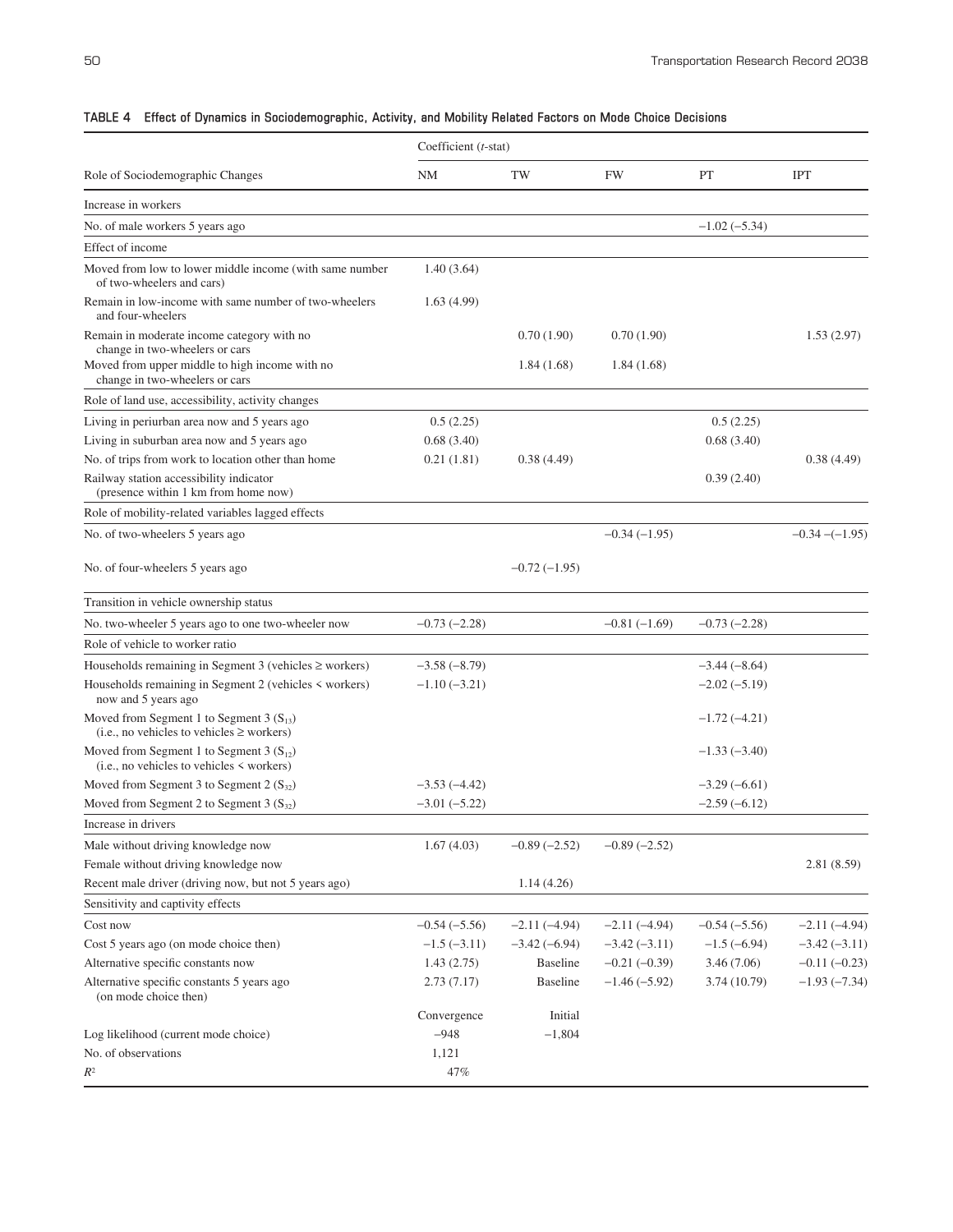corresponding disutility among Segments 2 and 3. Individuals transitioning from Segment 2 to 3 also exhibit a strong disinclination to use public transport and nonmotorized modes. More interesting, households that moved from the adequate-vehicles to the fewervehicles segment also showed a similar trend but with a slightly smaller disutility. This result suggests that despite the reduction in the number of vehicles relative to workers, the workers exhibit a lagged and persistent preference for comfort, convenience, and mobility offered by personal vehicles, which can contribute to the declining mode share of public transport and nonmotorized modes.

A significant proportion of female workers and a small fraction of male workers in the city do not possess driving skills. Understandably, their propensity to use personal vehicles is lower than other modes. Male workers in this category are more likely to use nonmotorized than public transportation and IPT; female workers are more likely to choose IPT over public transportation modes. Male workers who are driving now, but were not 5 years ago, are more likely to use two-wheelers, also consistent with their role in the increase in the number of two-wheelers noted previously in the section on models of changes in the number of two-wheelers and cars.

The policy implications of these findings are twofold. There appears to be some degree of endogeneity (such as comfort, convenience, mobility) that influences both vehicle ownership and mode choice decisions. As a result, the changes due to increase or decrease in vehicles relative to workers can result in an asymmetric shift away from public to private modes of travel (e.g.,  $S_3$  to  $S_2$  and  $S_2$  to  $S_3$  both lead to a decrease in public transport share). The changes in mode choice behavior not only vary across segments based on vehicle–worker ratio, but are also influenced by segment transitions over time.

## Changes in Sensitivity and Captivity Effects Over Time

To analyze whether captivity and sensitivity to travel time of different modes have changed over time, the coefficients of the alternative specific constant and cost were compared for current and past mode choice models. The sensitivity to nonmotorized and public transportation costs has decreased from −1.54 five years ago to −0.56 now. The sensitivity to costs for personal vehicles and IPT also appears to have decreased (−3.4 to −1.4). These results suggest that users are adapting to the increasing costs due to fuel price and other factors. As a result, a given increase in cost would induce a smaller propensity to shift away from personal modes than it would have 5 years ago. Thus, there is a greater reluctance to shift from personal means despite the increasing cost of operating personal vehicles. Further, if the travel time coefficients had remained unchanged during the past 5 years, these results also imply a greater value of time now than 5 years ago. Unfortunately, that could not be verified because only cost was included in the model owing to the strong correlation between cost and travel time.

The presence of vehicles leads to a larger reduction in the utility of public transport, nonmotorized, and IPT modes now than 5 years ago. Further, a comparison of constants that reflect the baseline segment (no vehicle), indicate that the intrinsic bias toward public transport and nonmotorized modes has declined even in the no-vehicle households, whereas the preference for IPT has increased. Commuters from households with only four-wheelers are much less inclined to use nonmotorized, public transportation, and IPT modes than households with only two-wheelers. Thus, although workers with vehicles are becoming more captive to personal vehicles, the tendency to shift

The modeling results from this study highlight some of the key factors influencing the ongoing changes in mobility and travel patterns among households in Chennai City. Because of the limitations of sample size, nature of the data, and modeling assumptions in this study, caution must be exercised in generalizing these findings. In further work, the insights here need to be confirmed with other empirical data from other similar contexts. This work can be generalized by relaxing assumptions concerning independent and identically distributed error structure, examining nonwork mode choice and nonworker mode choices in developing countries, and performing more disaggregate analysis (passengers/drivers, walk versus bicycle, etc.).

# MEETING THE GROWING DEMAND FOR TRAVEL IN DEVELOPING COUNTRIES: EMERGING NEEDS AND CHALLENGES

The data and models presented in the previous section highlight the substantial changes currently occurring in many developing countries. The drivers of these changes include economic transition, rapid growth in vehicle ownership and number of workers, and changes in land use and activity patterns. Travel demand and trip pattern changes are captured by modeling the increase in vehicle ownership (both twowheelers and cars) and changes in mode choice over time. In addition to the socioeconomic and demographic changes noted above, land use and activity characteristics and peer pressure also influence vehicle ownership decisions. Results also show significant evidence of differences in travel decisions across different user segments (based on driving knowledge, vehicle–worker ratio, etc.). Evidence of dynamics in travel decisions is observed at various levels, including significance of lagged effects, responsiveness to changes in exogenous variables, and changes in sensitivity to explanatory variables and captivity to modes over time. The proposed disaggregate models provide a reasonably good description (goodness of fit is 47%–64%) of the observed changes in travel patterns in Chennai.

If current economic and activity trends continue, a dramatic increase in the number of motorized vehicle trips is likely to occur, leading to a significant mode shift away from public transport. Given the already inadequate transportation system capacity, the gap between demand and capacity will likely worsen further. Therefore, without urgent and proactive countermeasures, a substantial increase in congestion and emissions and a reduction in system efficiency and safety may ensue. To address the challenges posed by the mounting travel demand growth, a judicious mix of short-term and long-term strategies is needed, including instituting congestion mitigation and demand management strategies, integrating and enhancing the bus and train networks to function as a seamless multimodal system, and increasing system capacity in a sustainable manner.

Several interesting methodological, substantive, and practical issues and opportunities arise relating to travel demand modeling in this context. A few of these are articulated below in an attempt to encourage and stimulate future investigations along these lines. Given the ongoing changes, there is a need for an alternative demand modeling framework that captures essential features such as dynamics, uncertainty, and significant heterogeneity in travel-related dimensions, while recognizing the causal role of activities on trips. To